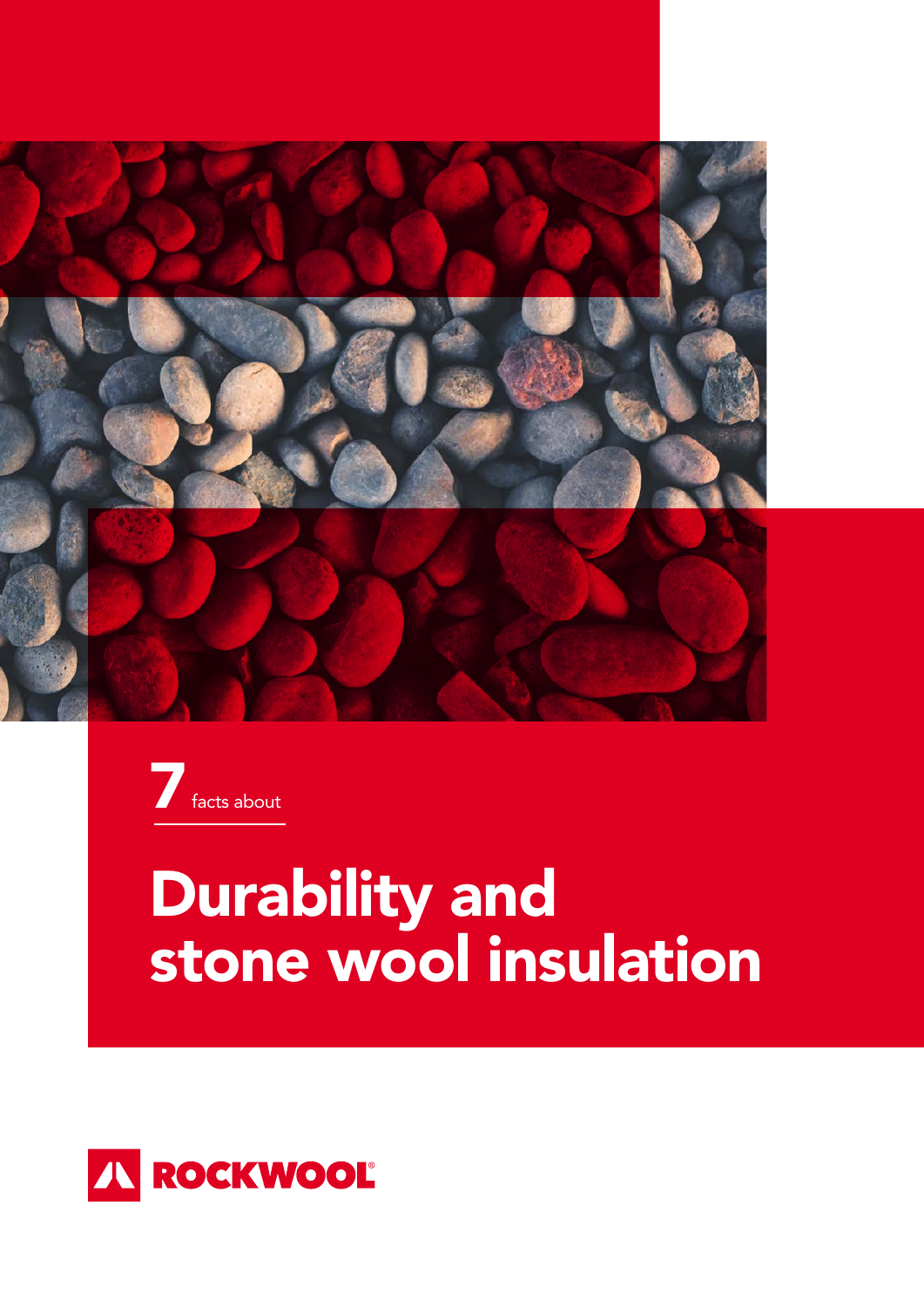

If a product is durable, it can endure continued use over a long period, maintaining a constant performance<sup>1</sup>.

Durability is an important factor when selecting a construction material for your house. A durable construction product will last the lifetime of the building, and will not require maintenance.



### There are two main aspects of durability

If a construction product is durable, it should:

- Maintain a constant performance in all important aspects (such as thermal, mechanical, or fire resistance).
- Have a long duration, according to its function (for example, a lifespan of as much as 50 years or more should be considered for insulation products<sup>2</sup>).

As buildings can remain standing for many decades, it's essential that the materials used to construct them will last as well. Stone wool products do just that.



### A durable product offers more than just a long lifespan

A durable construction product that maintains a strong performance throughout its lifetime does not need maintenance or regular replacement. A durable construction product thus consumes less resources, creates less waste and its manufacturing impact is spread over long periods of time. Durability supports eco-efficiency and secures progress towards sustainable consumption and production.



### Durability is important when it comes to insulation

Insulation materials installed during construction usually remain in place for decades. While one can renovate a building for energy efficiency by adding or replacing insulation in some parts, it can be challenging to replace in others (such as cavity walls or below ground). It is therefore important to use a durable insulation product that will perform consistently throughout the building's lifetime.

The main purpose of insulation is to deliver a comfortable indoor environment and low heating and cooling costs. The performance of insulation products is determined by its thermal resistance (R-value).

This represents how well the insulation product can resist the heat that goes through it. Stone wool's constant R-value helps avoid unexpected increasing heating and cooling expenses caused by insulation capabilities degrading over time.

Another important parameter for selecting durable insulation products is fire safety. Insulation products can have a significant impact on the fire safety of a construction. It is thus important that the fire safety properties of insulation do not deteriorate over time. Non-combustible stone wool will improve the fire resistance of construction elements, which can result in extra time for safe escape in case of a fire. The fire resistance properties will remain unchanged during the life of the building.